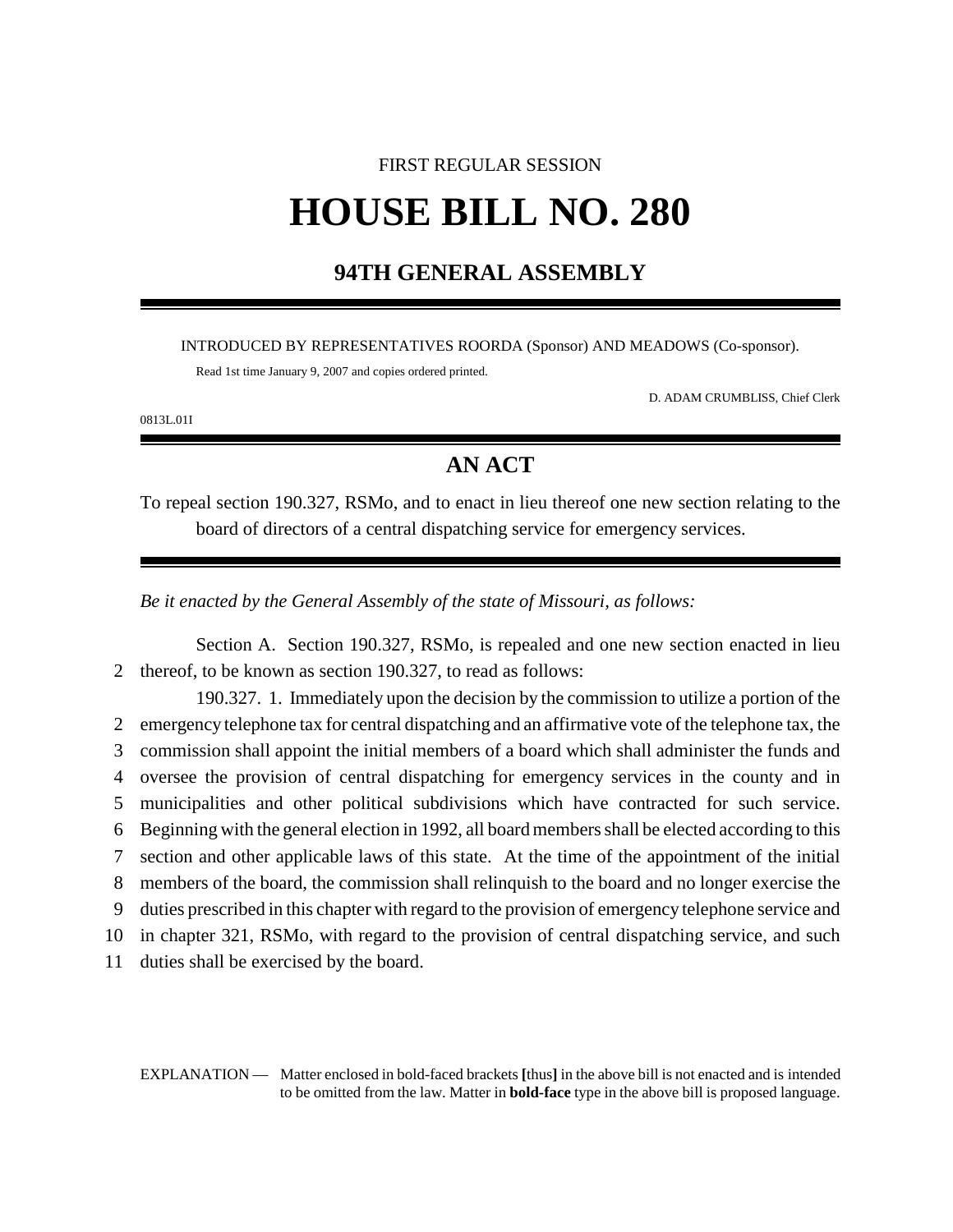county commission. 3. For the purpose of providing the services described in this section, the board shall have the following powers, authority and privileges: (1) To have and use a corporate seal; (2) To sue and be sued, and be a party to suits, actions and proceedings; (3) To enter into contracts, franchises and agreements with any person, partnership, association or corporation, public or private, affecting the affairs of the board; (4) To acquire, construct, purchase, maintain, dispose of and encumber real and personal property, including leases and easements; (5) To have the management, control and supervision of all the business affairs of the board and the construction, installation, operation and maintenance of any improvements; (6) To hire and retain agents and employees and to provide for their compensation including health and pension benefits; (7) To adopt and amend bylaws and any other rules and regulations;

 (8) To fix, charge and collect the taxes and fees authorized by law for the purpose of implementing and operating the services described in this section;

 (9) To pay all expenses connected with the first election and all subsequent elections; **[**and**]**

#### (10) **To submit ballot issues to the voters of the counties within their jurisdiction;**

 **(11)** To have and exercise all rights and powers necessary or incidental to or implied from the specific powers granted in this subsection. Such specific powers shall not be considered as a limitation upon any power necessary or appropriate to carry out the purposes and intent of sections 190.300 to 190.329**[**.**] ; and**

 **(12) To impose a surcharge of up to fifty cents per month on any cellular phone registered to an address within the service area of the central dispatching service for emergency services subject to voter approval.**

 **4. The provisions of subdivision (12) of subsection 3 of this section shall become effective only in those counties in which the board submits to the voters of the county, at a regularly scheduled countywide election, a proposal to implement the provisions of subdivision (12) of subsection 3 of this section. The board shall give notice of the election by publication in a newspaper of general circulation in the county for two consecutive weeks, the last insert of which shall be within ten days of the election. The question for the surcharge shall be in substantially the following form:**

 2. Elections for board members may be held on general municipal election day, as defined in subsection 3 of section 115.121, RSMo, after approval by a simple majority of the